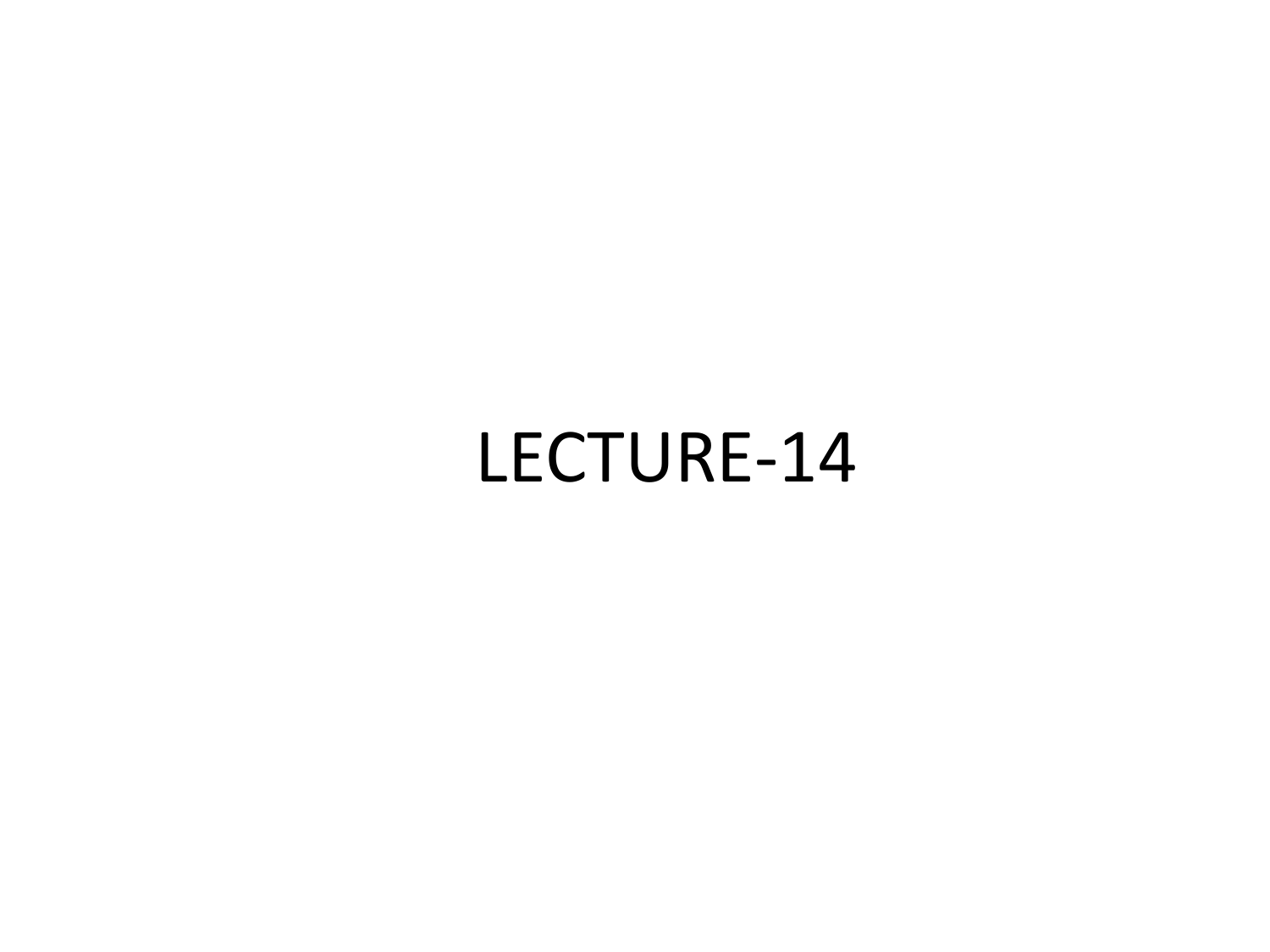# Transistor Fabrication (Step by Step Process)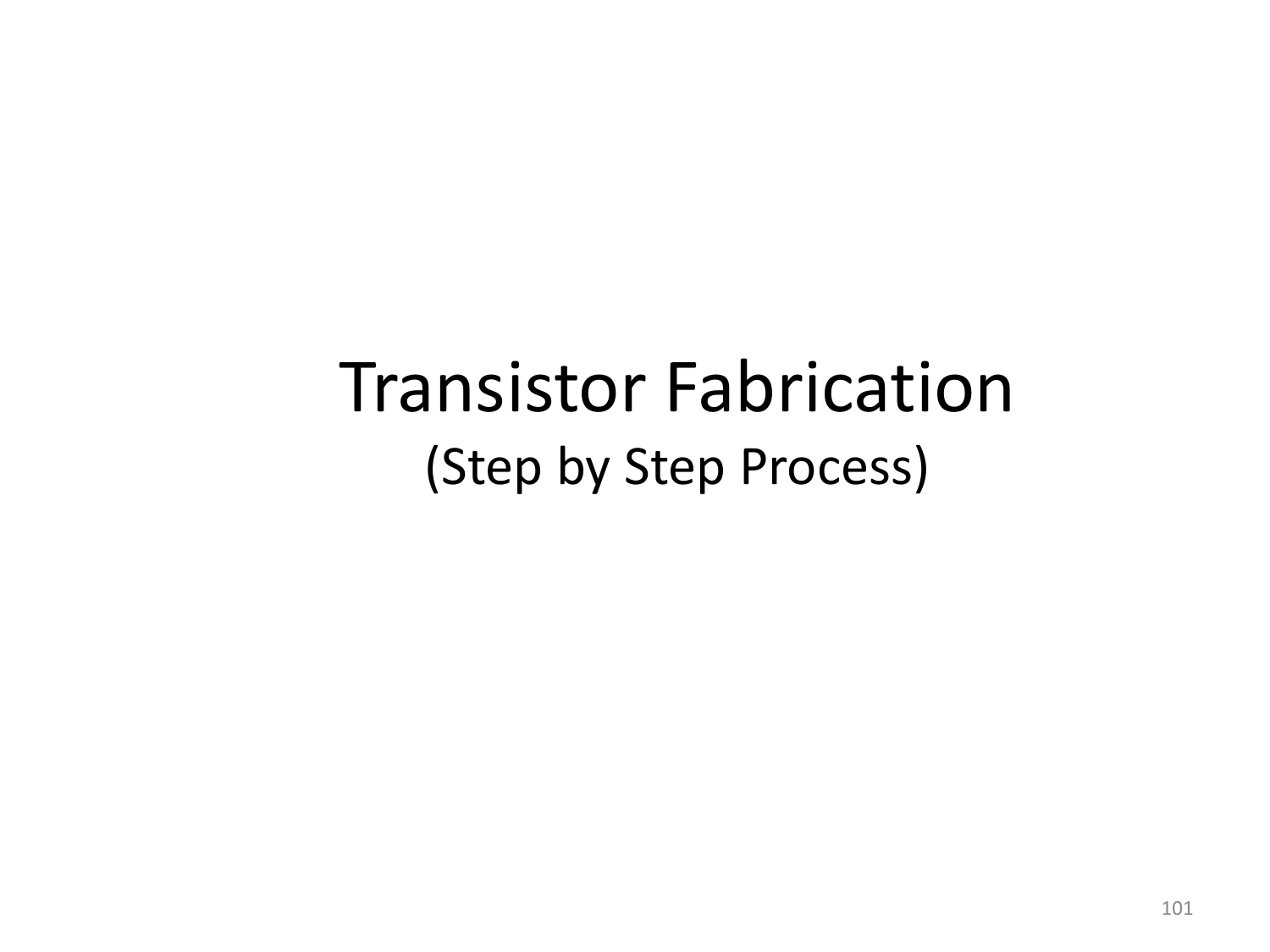### **n-channel MOSFET Fabrication**

The device fabrication steps are shown for n-channel Metal-Oxide-Semiconductor (MOS) Field Effect Transistor (FET). All photolithography processes are shown by means of animation. The steps shown here are the most detailed and serve as basis for the next few applets showing the device fabrication. A lightly doped p-type Si wafer

#### **N-Channel MOSFET FABRICATION ...**

**P-TYPE SI WAFER** 

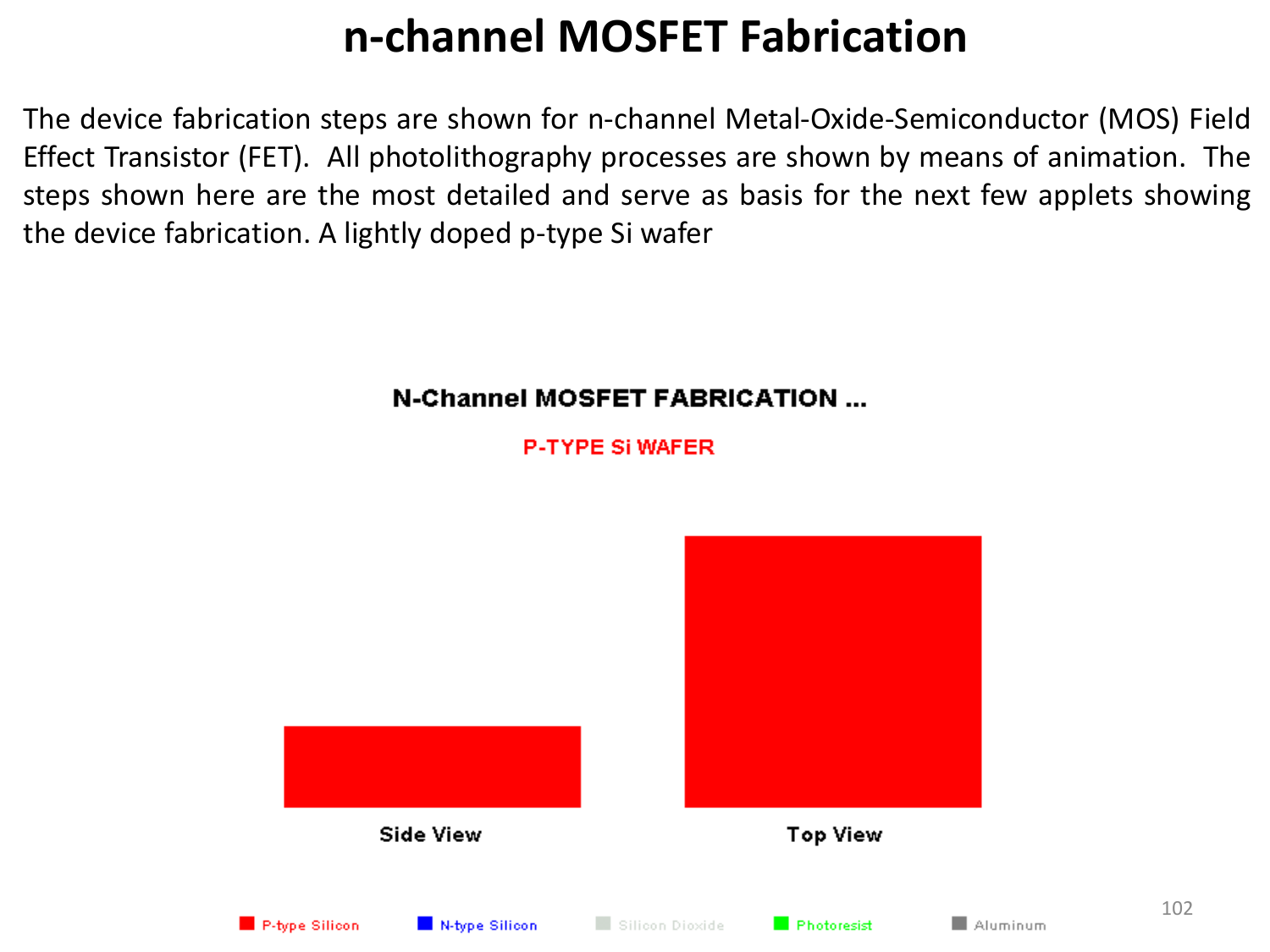#### **Oxide Grown**

For NMOS process, the starting material is a P-type lightly doped, <100>-oriented, polished silicon wafer. The first step is to form the SiO2 layer(0.5 - 1um thick) by thermal oxidation. The oxidation temperature is generally in the range of 900 - 1200 degree C, and the typical gas flow rate is about 1cm/s.

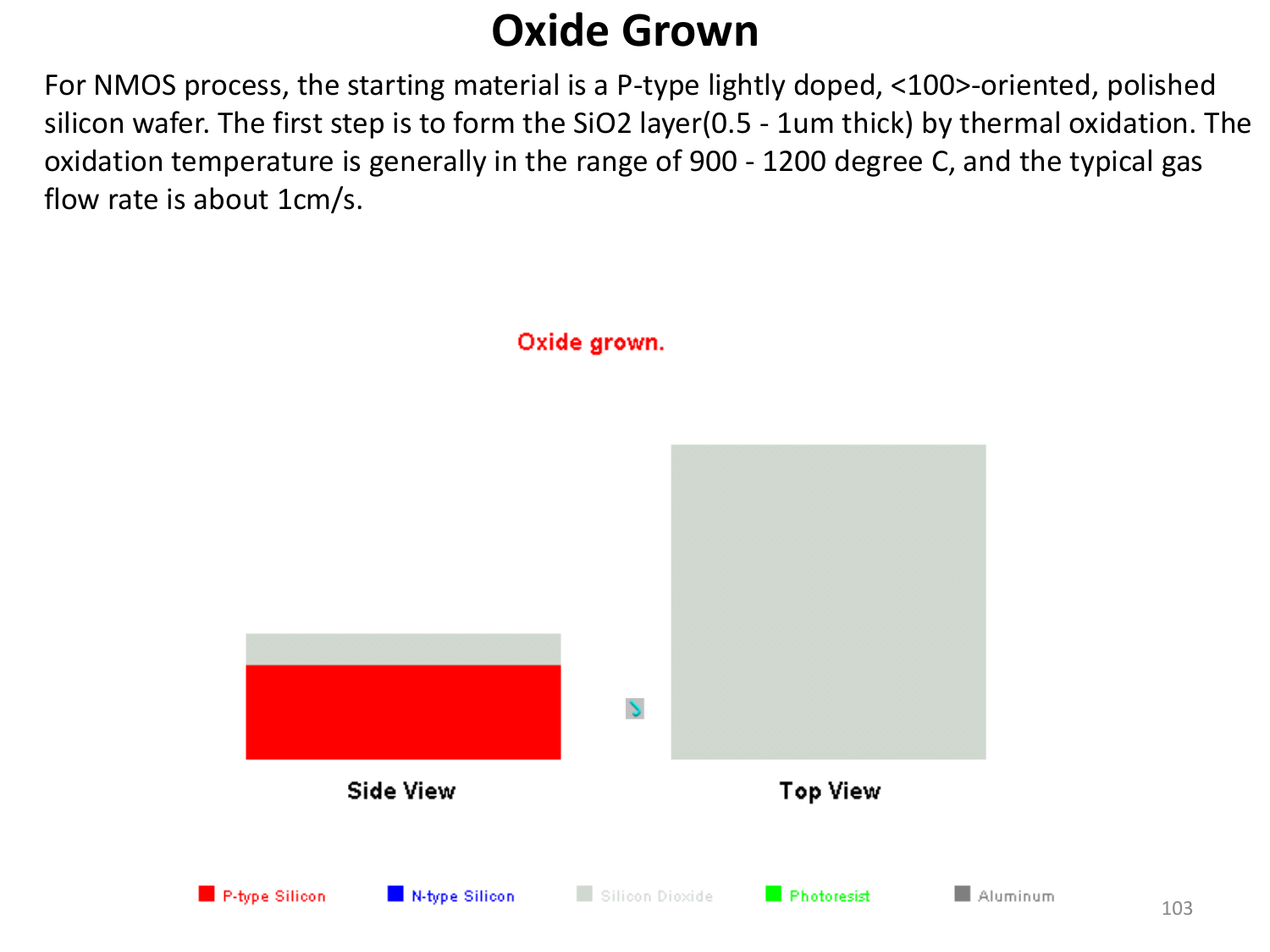## **Photoresist Applied**

Following oxidation, several drops of positive Photoresist(e.g. Shipley S1818) are dropped on the wafer. The wafer is spun at about 3000rpm to be uniformly spread out.After the spinning step, the wafer is given a pre-exposure baking (80 - 100 degree C) to remove the solvent from the PR film and improve adhesion to the substrate.



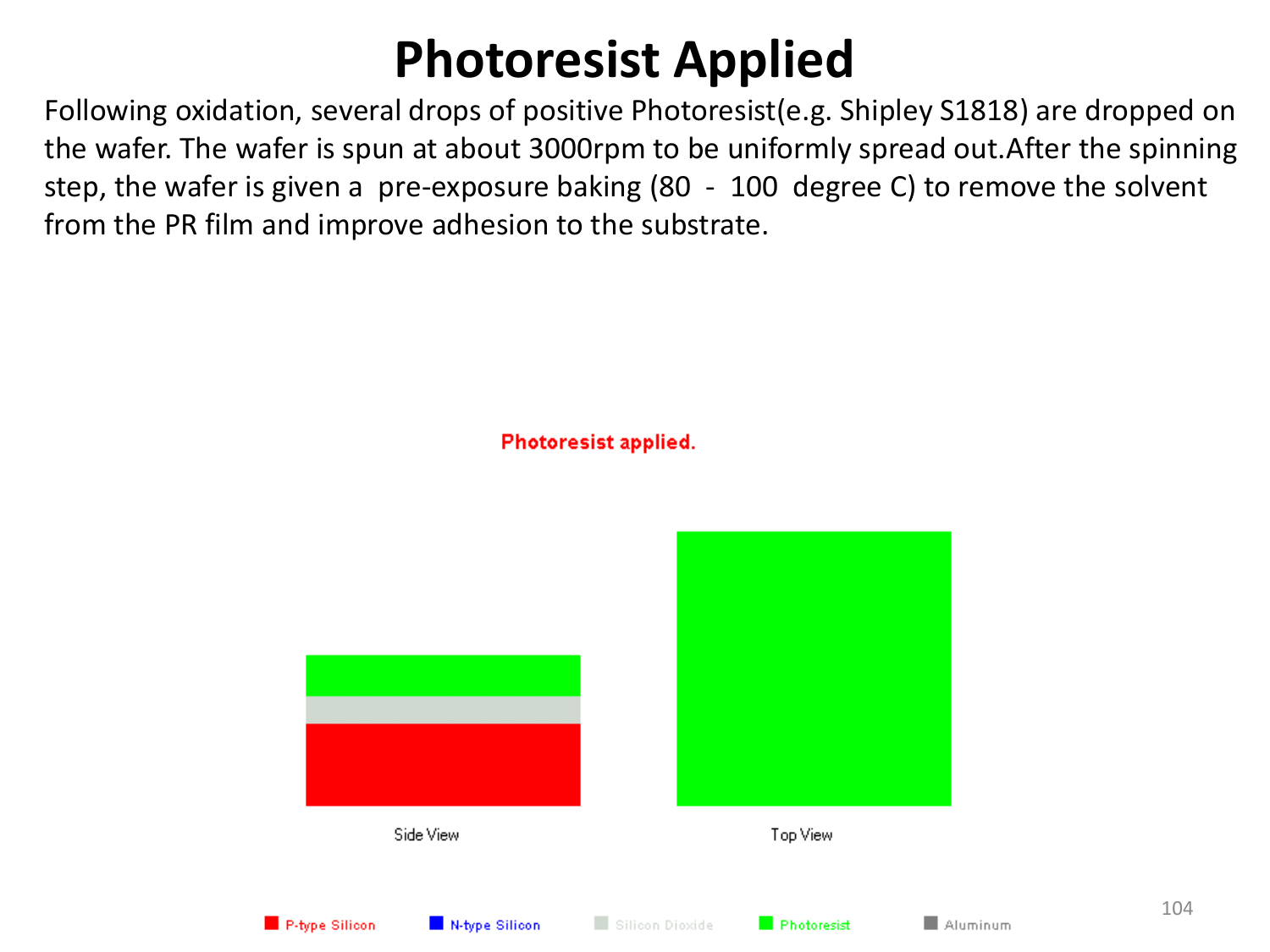#### **PR Developed**

Third step is to define the active area (Drain and Source regions) by photolithography. The PR layer not covered by the mask undergoes a chemical change by UV light and is removed by the spraying the wafer with the developing solution(e.g. Shipley MF319). The final remaining PR is a copy of the pattern on the mask. Finally,the wafer is rinsed and spin-dried, and then baked again so that the PR can resist the strong acid used to etch the exposed oxide layer.



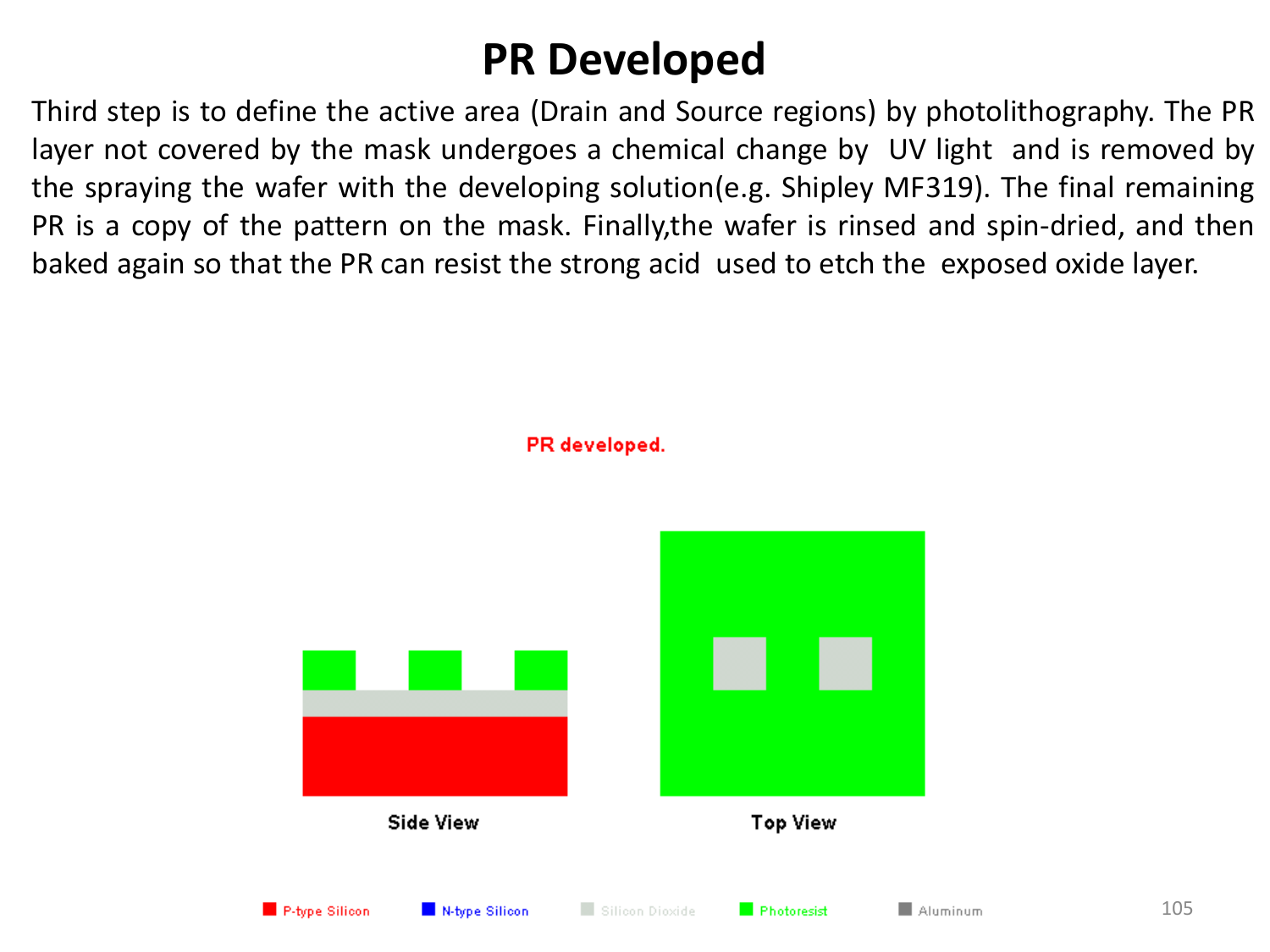## **Oxide Etched**

For SiO2 etching, HydroFluoric (HF) acid is usually used because it attacks oxide, but not silicon or PR. Therefore, the HydroFluoric(HF) acid etches away the oxide in the openings in the PR, and stops at the silicon surface.

Oxide etched.

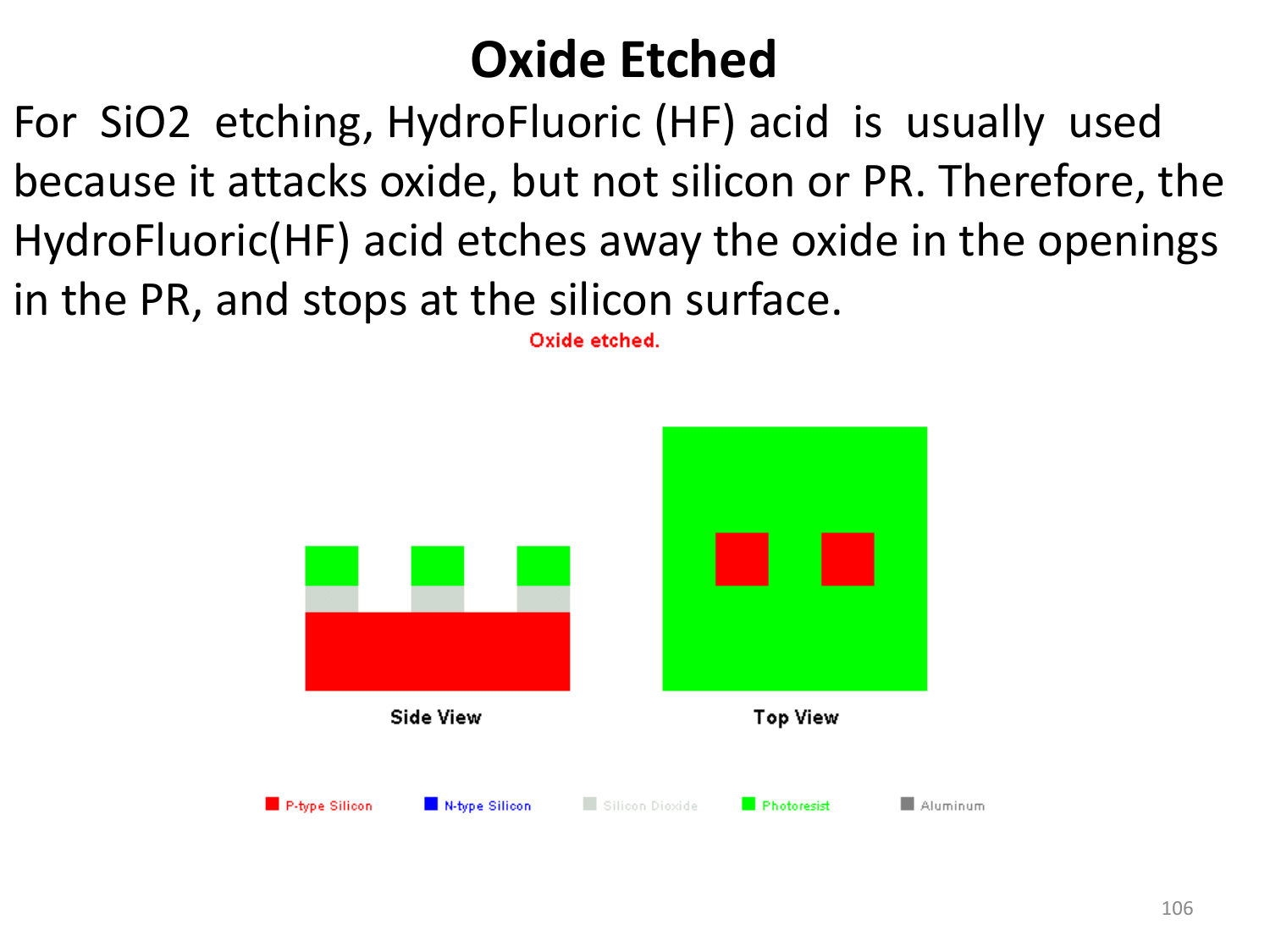## **PR Removed**

After SiO2 etching, PR is stripped by using either a solvent (Aceton) or a plasma oxidation, leaving behind an insulator pattern that is the same as the opaque image on the mask.

PR removed.

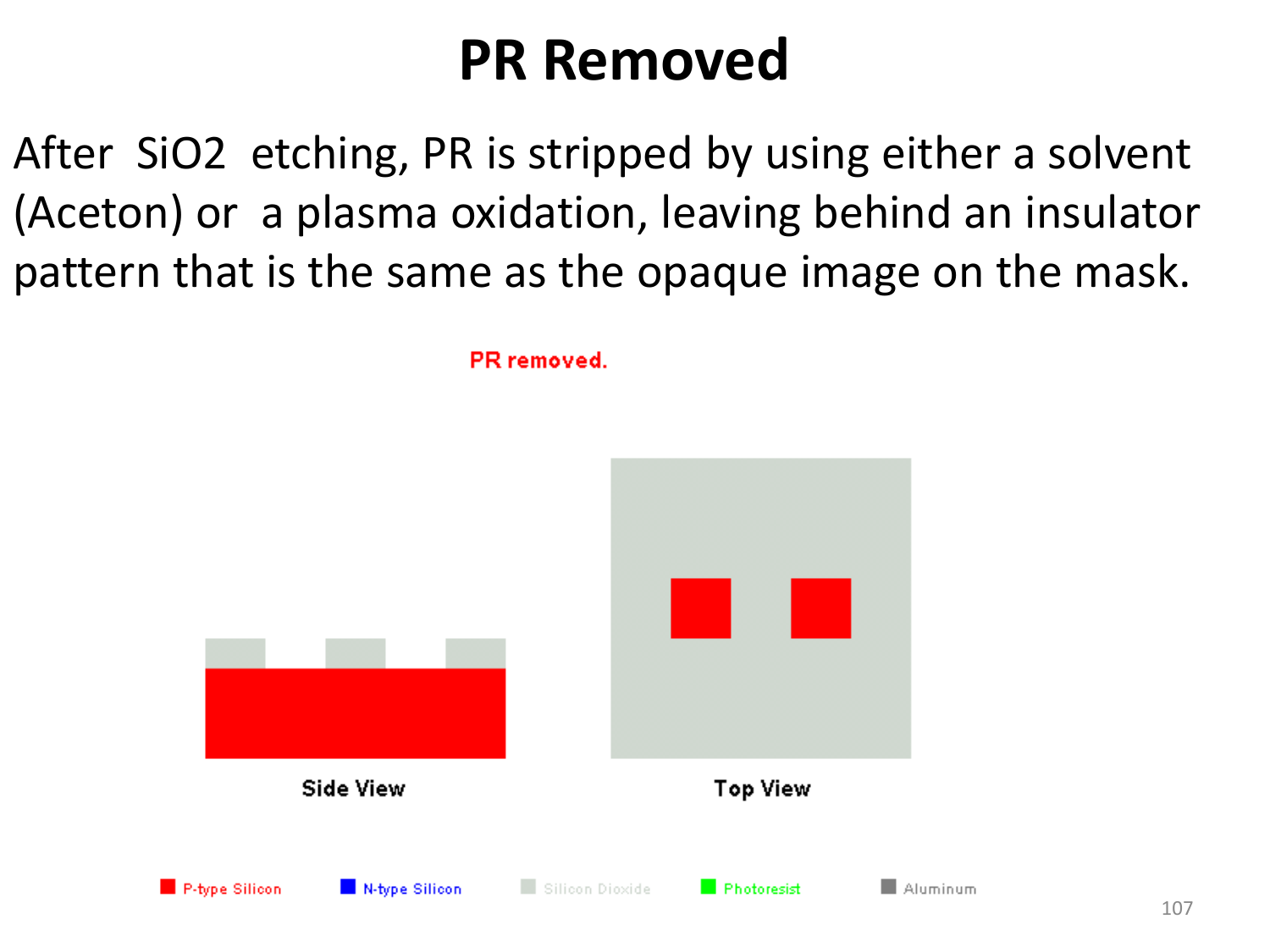#### **Phosphorus Diffused**

After stripping the PR,a two-step diffusion process is used to form drain and source regions, in which Phosphorus predeposition is first formed under a Constant-Surface-Concentration Condition(CSCC) and then is followed by a drive-in diffusion under a Constant-Total-Dopant Condition(CTDC). Finally, a thin layer of Phosphosilicate Glass on the wafer is removed by HF